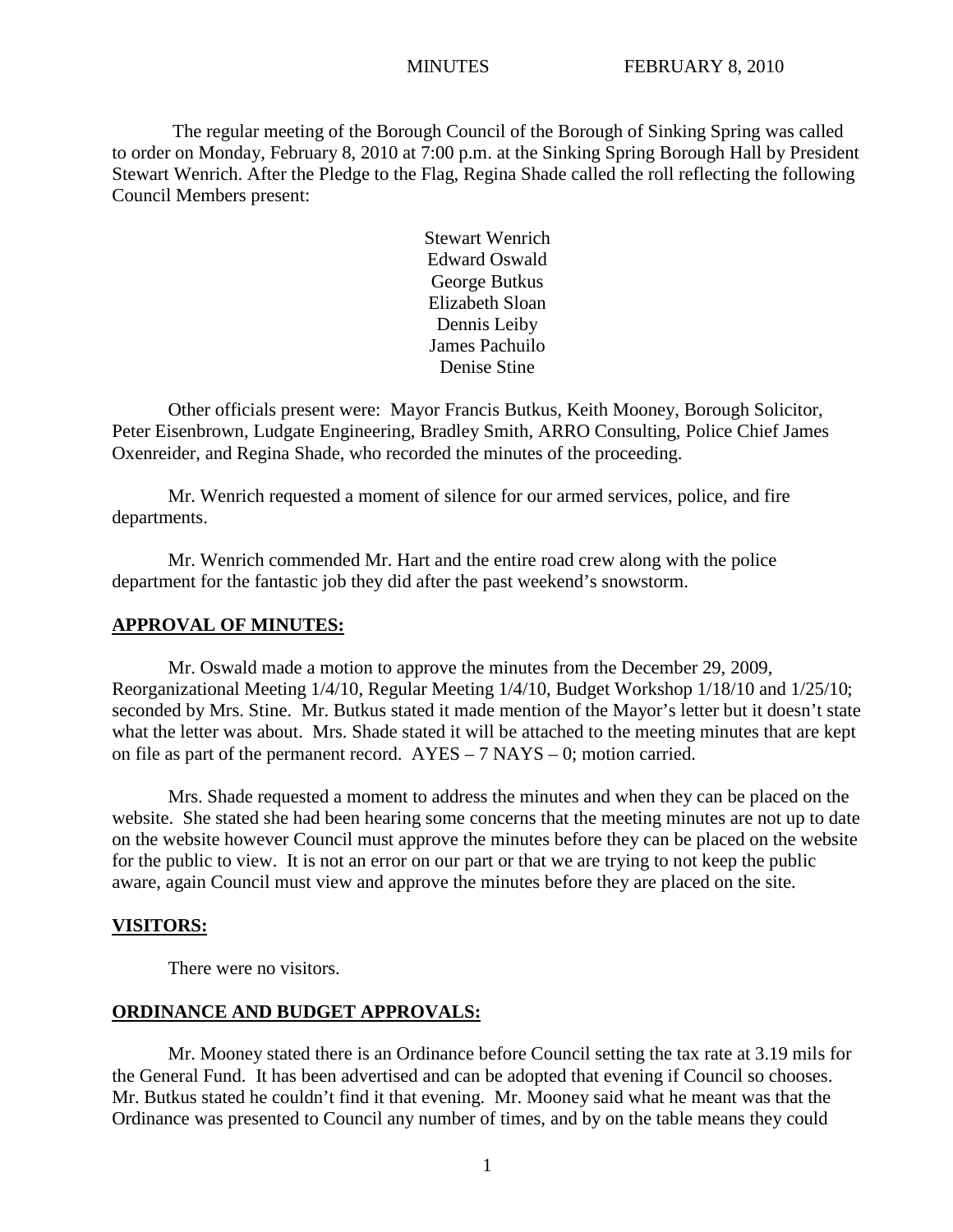## **ORDINANCE AND BUDGET APPROVALS (cont'd):**

vote on it that evening if they so desire. Mr. Wenrich questioned if Mr. Butkus was looking for the actual paper to which he said yes. Mr. Mooney said he wasn't sure if they had it in front of them or not but they have seen it any number of times. Mrs. Shade said they don't have it. Mr. Butkus questioned again if this was the 3.19 mils to which Mrs. Shade along with Mr. Mooney said yes. Mr. Butkus made a motion to approve the Tax Ordinance setting it at 3.19 mils for calendar year 2010; before there was a second Ms. Sloan said she had a question on the Sewer Fund. Mr. Wenrich stated that can't be discussed we are looking for a second for the General Fund millage. Ms. Sloan seconded the motion. Mr. Pachuilo stated with that millage staying the same as last year is it not true that there will be an \$114,000.00 shortfall at the end of 2010. Mr. Mooney said that was correct. It was the same shortfall that was in the budget when we started this process. Mr. Pachuilo questioned even with the \$200,000 some odd dollar cuts we made. Mr. Mooney said when the budget was presented to Council it still had the \$100,000 shortfall in it. It still has the same shortfall that was in it when you eliminated the mil increase. Mr. Butkus said this shortfall is offset by the carryover from the previous calendar year. Mr. Mooney said yes. Mr. Pachuilo questioned where will we be at the end of 2010? He questioned will we be at zero with no carryover. Mrs. Shade wanted to make Council aware that we are already over budget in the streets for snow and ice removal due to the weather; we are not taking into consideration what is predicted for this week. Mr. Mooney was planning on raising the issue sometime in August when we start planning for the 2011 budget; he said we will probably have to do a "TRAN" for next year. This is a short term bond borrowing that will allow you to use anticipated tax revenue for the upcoming year. Mr. Butkus stated in years past have we not done that from our sewer revenue account and then paid the sewer account back as opposed to paying interest to a bank. Mr. Mooney said you could do that but he did not know what was in the sewer revenue account. Mr. Oswald asked if we can make an estimate on what the bills will be for January and February based on prior years. Mrs. Shade stated she was not sure exactly how much but she figures somewhere around \$200,000 to \$250,000 will be needed. Mrs. Shade stated that whether we do tax anticipation borrowing or whether we borrow from the sewer, we will need to pay that money back. Her big concern is that we will need to increase the millage a lot to pay them back. Mr. Mooney agreed. Mr. Butkus said we did borrow from the sewer in 2009 and did pay them back to which Mrs. Shade and Mr. Wenrich said that was correct. Mrs. Stine questioned if we could be looking at a more substantial tax increase next year. Mr. Mooney said you may because you won't have any surplus as a result of not increasing the taxes this year. You obviously know your personnel costs are going to increase even if you don't give any raises to the non uniformed employees because by contract the uniformed employees are going to be getting a raise due to what it states in their contract plus whatever the increase to their benefits are, even again if you give nothing to the non uniformed, the uniformed by way of their contract will be getting them. Mr. Mooney said you can always count on a 15% to 20% increase in the benefit costs as a historical trend. Mr. Oswald said we will need to get a police car. Mr. Wenrich said maybe or maybe not. Mr. Mooney said we don't have the luxury of contemplating a tax increase as we only have about a week and if we don't set a rate we will have no revenue for this year at all. Mr. Wenrich asked for a roll call vote. AYES – 4, NAYS – 3 (Mr. Leiby, Mr. Oswald, Mrs. Stine); motion carried. The tax passed. Mr. Butkus said since the State declared a State of Emergency doesn't that mean we are entitled to some State money. Mrs. Shade along with Mr. Mooney said no. There is no money tied to the State of Emergency that was called. Mrs. Shade said if the Federal Government declares a surrounding County a national disaster then that might open us up for some type of money. Mr. Butkus questioned if we could utilize some of the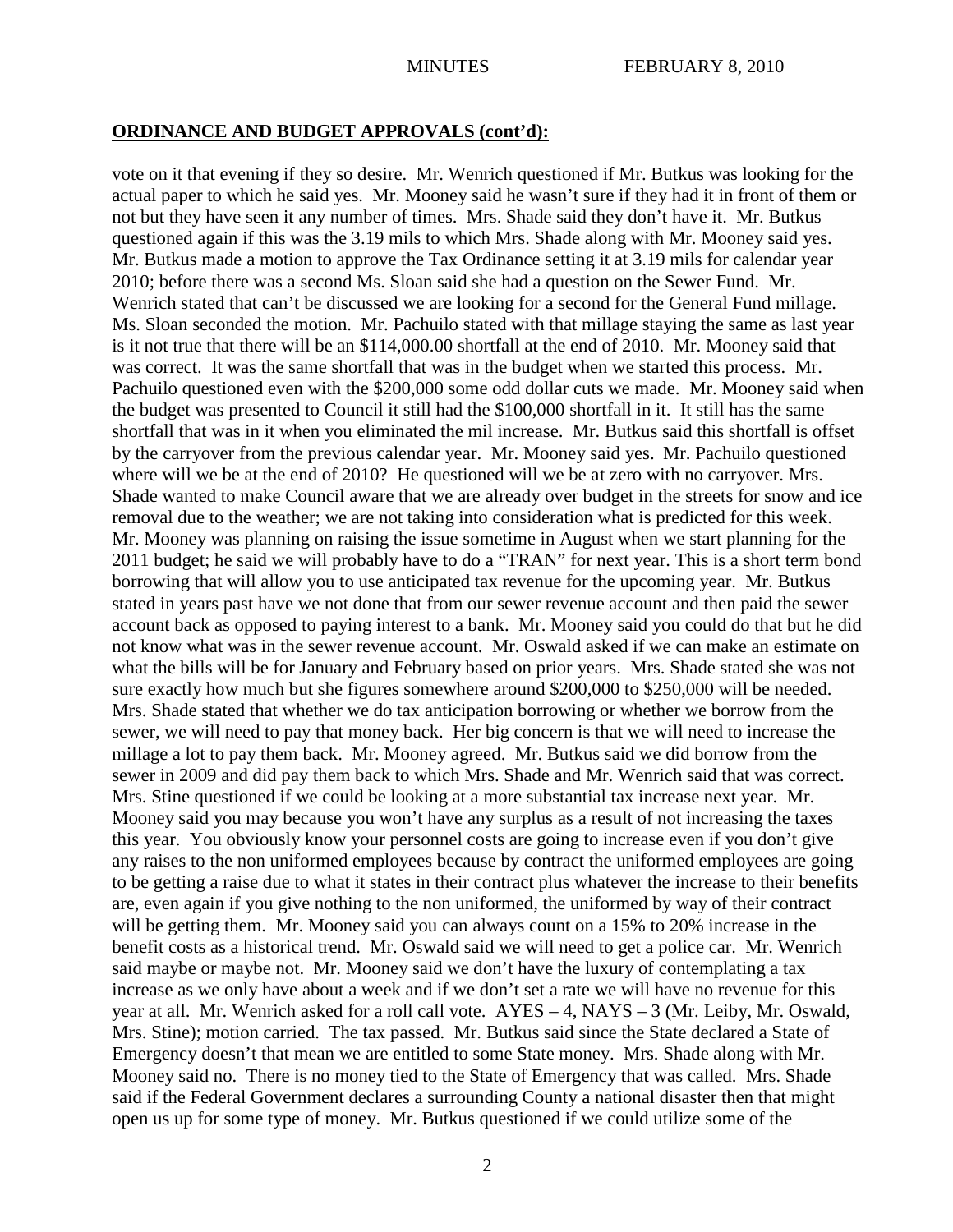## **ORDINANCE AND BUDGET APPROVALS (cont'd):**

liquid fuel money to offset the costs. Mr. Mooney said he feels we could. Mrs. Shade stated we would probably need to talk to Mr. Joe Kurtulski of Municipal Services to see if we could do that. Ms. Sloan questioned if we are going to do that. Mr. Hart said we can do that.

Ms. Sloan made a motion to approve the General Fund budget; seconded by Mr. Butkus. Mr. Butkus questioned if both of the budgets reflect the percentages for salaries for sewer along with the related benefits costs to which Mrs. Shade stated it does. In addition, it also does include percentages for the road crew. Mr. Pachuilo questioned since we did pass the millage the Borough will continue to run to which Mr. Mooney said yes. Mr. Pachuilo then questioned we don't have to pass the budget then. Mr. Mooney said Council would have to adopt another resolution authorizing more spending because you won't have any approved spending authority. There are no guidelines for spending because you don't have a budget. Mr. Butkus said if we pass the budget, it is not set in stone. Council can alter the spending as we see fit. Mr. Mooney said you can always amend the budget. You can reopen the budget down the line. Mr. Wenrich asked for a roll call vote. AYES – 4, NAYS – 3 (Mr. Leiby, Mr. Oswald, Mrs. Stine); motion carried.

The next item was the sewer budget. Mr. Butkus made a motion to approve the sewer budget; seconded by Ms. Sloan. Ms. Sloan pointed out the budget was off by \$1,000.00. Mrs. Shade added it up again, and the amount of \$4,020,650.00 was correct as opposed to \$4,019,650.00. We are projecting a thousand dollars more. Mrs. Shade added it again and said the \$4,020,650.00 was the correct amount. Mr. Wenrich stated the income from South Heidelberg and Lower Heidelberg for the 2010 budget is different than the monies we received for 2009. It is actually less. Mrs. Shade said we are going to get less money this year. Mrs. Shade said these numbers were based on numbers she received from Mr. Schlott. These numbers are based on actual flows numbers as opposed to the old way we use to bill. Mr. Butkus said they wanted to be billed on the flows. Mr. Wenrich asked for a roll call vote.  $AYES - 5$ ,  $NAYS - 2$  (Mr. Oswald and Mr. Wenrich); motion carried.

## **COMMUNICATIONS:**

There were no communications.

## **APPROVAL OF BILLS/LIST OF EMERGENCY BILLS:**

Mr. Wenrich stated everyone received a copy of the emergency bills that needed to be paid. Lebanon Farms Trash - \$45,643.80 (two months of trash payments) Credit Card Services - \$414.02 (two months of credit card charges) Fleet Services (Sunoco) - \$3,301.95 (two months) Leffler Energy - \$3,508.24 American Rock Salt - \$3,108.65 International Salt - \$3,032.70 UGI - \$618.81 PA American Water - \$2,683.86 PPL - \$1,323.23 **TOTAL: \$63,635.26**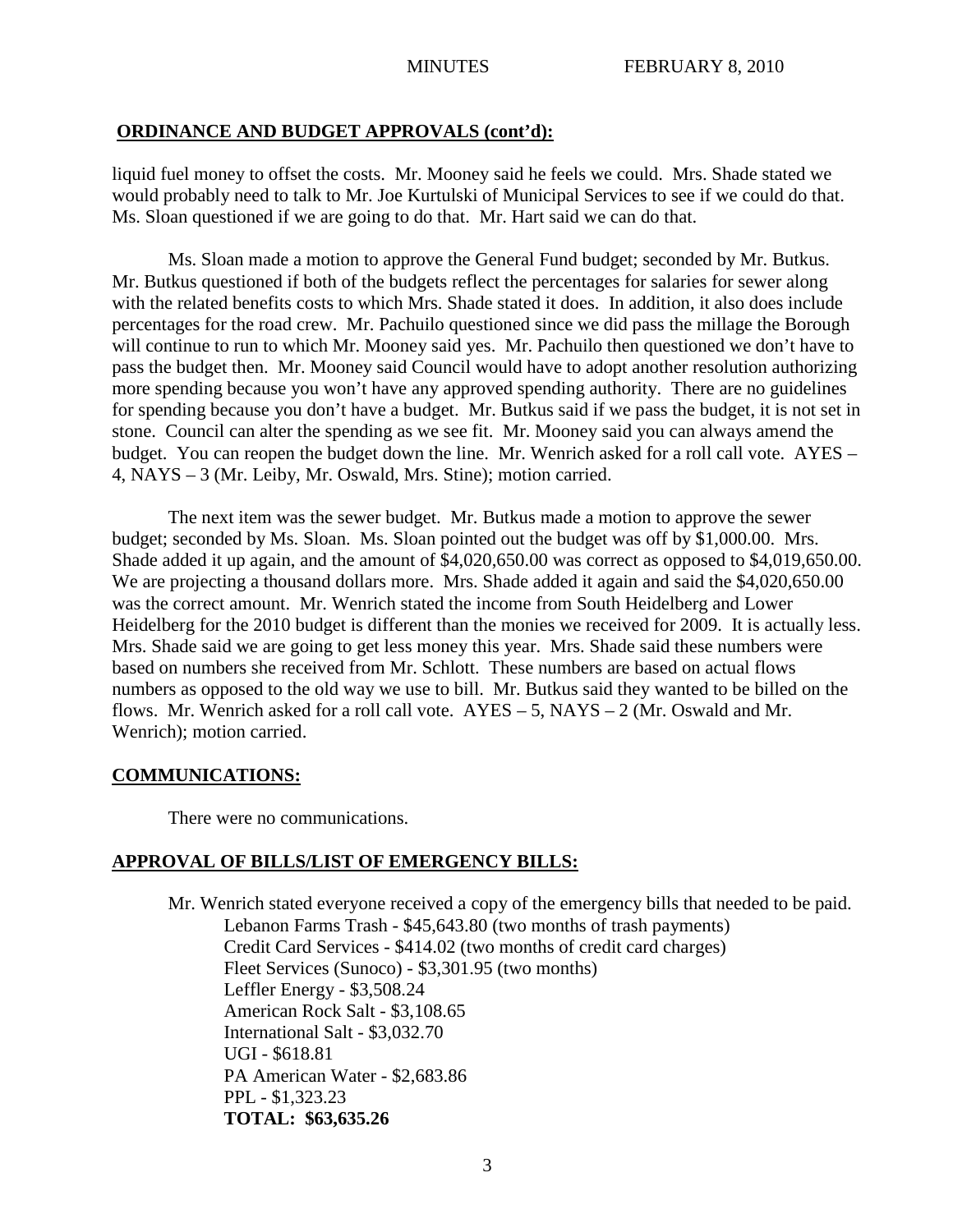## **APPROVAL OF BILLS/LIST OF EMERGENCY BILLS (cont'd):**

Mr. Pachuilo made the motion to pay the bills; seconded by Mr. Oswald. Mr. Leiby questioned how come those bills were not paid for two (2) months. Mr. Leiby said why weren't they paid last month? Mr. Mooney said you didn't approve the budget and in the resolution you only authorize emergency and necessary bills, so the Borough could continue to run while you were at the impasse. Nothing got paid that wasn't authorized by the resolution or by a budget that was passed and since no General Fund budget was passed no bills could be paid. Mr. Leiby questioned if those bills weren't considered necessary. Mr. Butkus thought the rock salt was an emergency and could be paid. Mr. Wenrich thought he was correct. Mr. Wenrich said neither he nor anyone else thought it would take two (2) months to hammer out a budget. Mrs. Shade said when the resolution was created it specifically named what bills could be paid and any necessary bills. That was done in January. She went on to say once the bills started coming in with finance charges on them, all those bills were forwarded to Council. Last week when some of our services were threatened to be turned off that is when this list of bills was generated. Mr. Leiby stated these were emergency bills and Mrs. Shade had the right to pay them. He said if you wanted to let the police cars run out of gas. Mrs. Shade stated she is the Secretary/Treasurer she does not make those decisions. He thought there were guidelines on what can be paid. Mr. Mooney told Mr. Leiby the budget is the guideline for paying the bills and you are to pass a budget so the bills can be paid. Mr. Leiby said it isn't his fault that someone walked out of a meeting so they didn't have a quorum to pass a budget. Mr. Mooney said he isn't blaming him to which Mr. Leiby said you are blaming them. Mr. Oswald said to blame Larry Schmidt isn't right either. Mr. Mooney said he is trying to explain why the bills weren't paid since Mr. Leiby asked. The budget is the guideline for paying and the authorization for paying the bills. You didn't have a budget as of January 1, 2010 so there was no authorization for the Secretary to pay the bills unless you somehow authorize the payment of the bills. In past years, you have never gone a month and half without a budget. Mr. Wenrich stated we did have enough people here but the seated Council couldn't bring themselves to approve or disprove a budget or even open it up for discussion. Mr. Oswald said it should be added that a lot of people who were on Council weren't even at that meeting. We shouldn't even have had that problem. AYES – 7, NAYS – 0; motion carried.

## **WESTERN BERKS FIRE DEPARTMENT:**

Mr. Greg Deitrich said there was a total of forty five (45) calls for the month. Ten (10) were in Sinking Spring. They are averaging fourteen (14) people per call right now. Things are going well. They still don't have a Fire Commissioner but they are working on hiring one. Mr. Dietrich asked the residents to please shovel out their hydrant if one (1) is located on their property or their street. They had a call to the Penn Werner Hotel. The crews did a great job containing it to one (1) room. Ms. Sloan questioned if they were putting the hydrant locators on the hydrants to which Mr. Deitrich said they were already are on. He thanked Council.

## **MILLER ENVIRONMENTAL:**

Mr. Peter Juzyk gave the report for January, 2010. They worked a lot with Wickersham this past month. There were no violations for discharge limit. Four Leaf Energy installed the capacitor for aerator number one (1). Capacitors have now been installed on both aerators. Franc Environmental was on site on 1/21/10 and removed grit from oxidation ditch two (2). They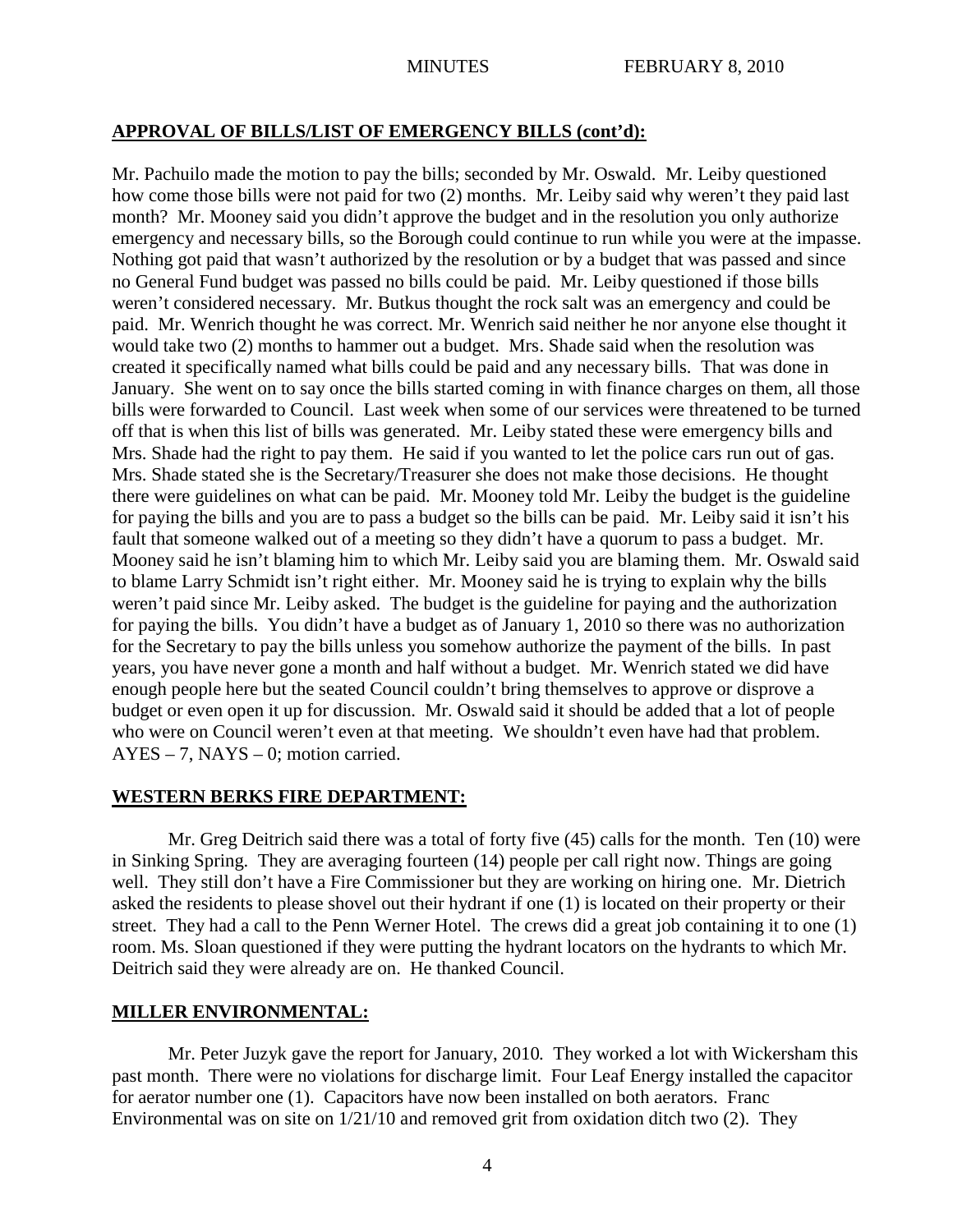## **MILLER ENVIRONMENTAL (cont'd):**

observed a crack in RAS pump number two (2) casing on 1/21/10. It appears that this crack has been pre-existing but the damage was first noticed after some valves and piping were installed by Wickersham. He had the damage inspected by Kappe Associates and Thermal Welding and Technology. Both parties agree that the best course of action is to purchase a new casing if not a whole new pump. Mr. Juzyk is waiting for a quote from Kappe to see what the difference in the cost will be between the casing and a new pump. He has not received that as of yet. Mr. Wenrich requested that once he receives that information, he gets it to Mrs. Shade or Mr. Oswald so that the rest of Council can be made aware of that. Previously there was an approval for the WAS pump replacement. He had one (1) quote at the time but due to the significant amount of money he wanted to have at least three (3) quotes before he proceeded with that. He was only able to obtain one (1) quote for an exact replacement pump. That was from Equipompe for \$21,500 which did not include installation. The first quote he did receive included installation. It would be about the same cost. In addition, Mr. Juzyk did receive a price for a different pump from Borger. The quote for that is \$13,077.00 which is about \$8,000 less. Mr. Schlott has not reviewed the specs for that pump. A brief discussion ensued. The Borger pump would utilize the existing motor and it is an indirect belt driven unit. He did receive a fourth quote that evening. That quote was from Netch and their price quote was \$19,031.00 which does not include installation. Their pump includes a larger motor; we would then have to replace the VFD so their quote includes a different VFD. We would have to install it. Mr. Wenrich requested that we get all the information to Council as soon as possible. Mr. Juzyk would like to have Mr. Schlott look over the specs. Mr. Juzyk stated his written report also contains the wastewater plant data, the contributions by municipalities as well as the influent loading data. Ms. Sloan toured the plant and encouraged Council to visit it as well. It is a very well run plant. A lot of money is being spent on this. She stated it is a very well run plant and thanked Mr. Juzyk for his work. Mr. Leiby said in the newspaper it talked about increasing the capacity at the plant, he questioned if we were going to start selling off EDUs. Mr. Wenrich said he didn't believe that was ever mentioned at Council. We are basically increasing the capacity for any possible need down the road. Mr. Leiby said that is what we understand but people that want to develop read this in the newspaper. Mr. Butkus said the only capacity that was talked about was for the junior high that is outside of the Borough. Ms. Sloan stated and Traditions to which Mr. Butkus said that is in the Borough. Ms. Sloan said right. Mr. Wenrich said they can request and we can review it and then we decide if we have the additional capacity.

## **REVITALIZATION:**

Mr. Pachuilo said there is really no knew news. With the budget meetings nothing was really happening. There will be a meeting toward the end of the month.

### **UNFINISHED BUSINESS:**

The first item was the bulk sewage agreement with Spring Township. Mr. Butkus said on page three (3) number four (4), it says "the Borough shall extend Sinking Spring system into Spring to service Spring's customers within the service area." He questioned if this means at our expense will we be extending our system if say a home in that area needs to be serviced? Mr. Mooney said the Borough in this instance would be the developer, who would get the capacity. Mr. Mooney stated this agreement is only covering those properties that are in "Exhibit A." The lines have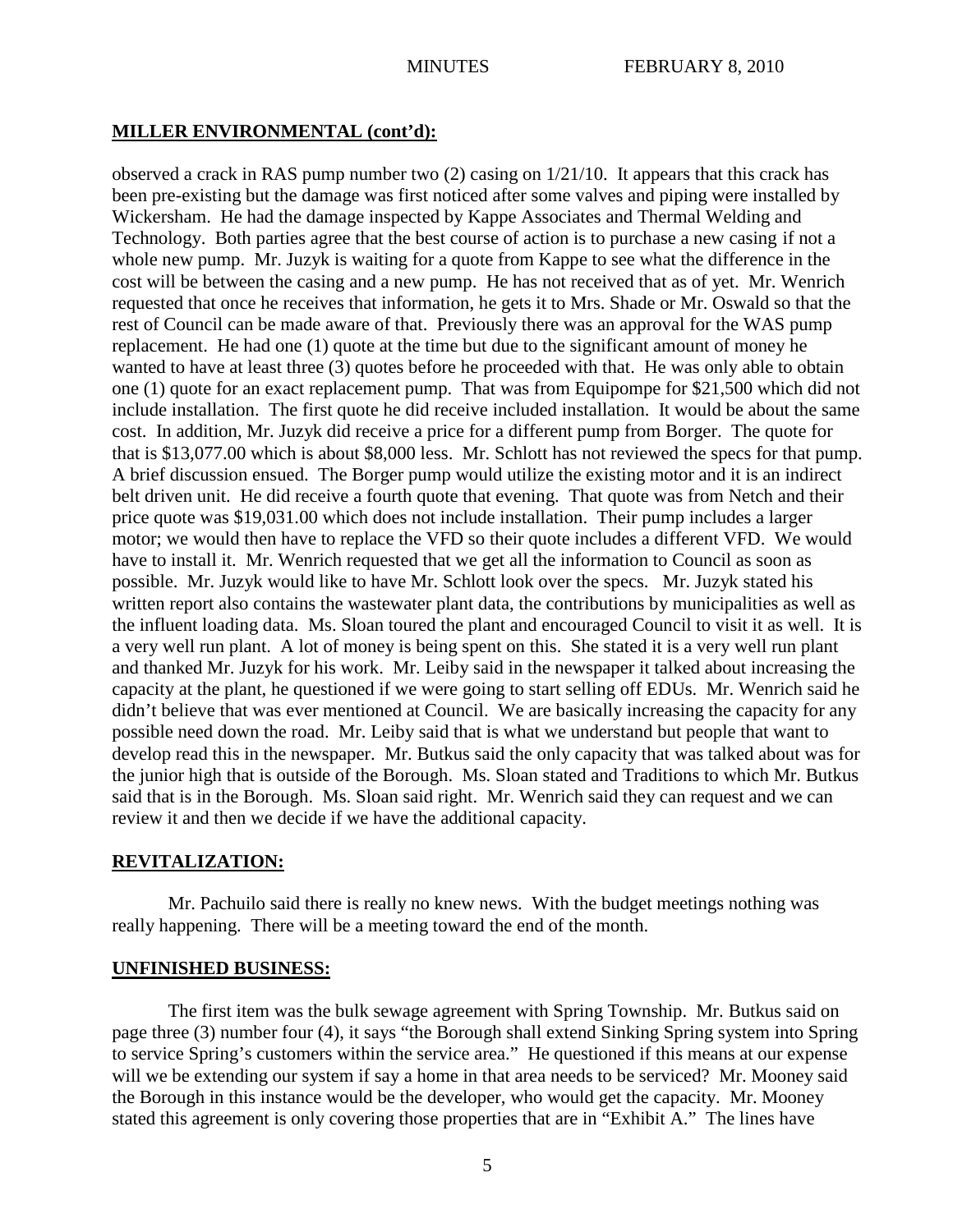### **UNFINISHED BUSINESS(cont'd):**

already been laid for all those; the laterals need to be connected. Mr. Butkus said based on the current map. Mr. Mooney said this doesn't cover that. It only covers what is mentioned in Exhibit A. Mr. Butkus understands that. Mr. Mooney said the lines have already been laid. Mr. Mooney said you would need to enter into another agreement to increase the size of the service area. Mr. Butkus said what he is asking is, it says there is "that the Borough shall extend the system." Mr. Butkus doesn't understand why we are extending our system and why we are not allowing our system to be extended. Mr. Mooney understands his question however the Borough did extend the system when they approved the developer to extend the system at their cost and put the line in because without your authorization they don't have the ability to do it. But as far as the agreement is concerned, the properties that are in the service area to be connected, that expenditure has already been made. Mr. Wenrich said he thinks what Mr. Butkus is trying to say is if another one (1) or two (2) houses are built out there, we have to extend the lines. Mr. Mooney said he understands that but you need an agreement to do that. There is no agreement covering any of those additional houses. This agreement covers what it covers. It said it covers about eleven (11) houses. Mr. Mooney read off the houses that are covered. Ms. Sloan asked if they have copies. Mr. Mooney said it was distributed electronically after the first meeting of the month. This was brought up at that time and Council said they wanted to see it so he left copies and it went out electronically. Mr. Butkus agreed. Ms. Sloan said she didn't have it. Mr. Butkus said it appears to him that we are the ones that are responsible for extending that line and if part of it is on Shillington Road that is where we know that development of offices are planned. A brief discussion ensued. Mr. Mooney again stated that Spring would have to come back to add that. When the agreement says the Borough shall, it is the Borough shall or cause to be, and you caused it to be when you allowed the developer to make the contribution. Mr. Butkus understood that. Mr. Mooney said the developer's contribution was to lay the line. Either the developer is going to lay the line or the developer is going to pay you to lay the line or you are not going to agree to extend the sewer. Mr. Mooney said he has never been in a municipality where a new development or new homes come out of the municipalities' pocket to extend the sewers. Mr. Butkus said right. Ms. Sloan asked Mr. Butkus what he would like to see there. Mr. Butkus said he doesn't know why that clause has to be in there. He said we aren't extending the system. Mr. Mooney said they are just following the same language that has been in all of the agreements. Ms. Sloan said maybe it is kind of a crappy agreement. Once the sewer pipes are put in and then there is a lot of damage in that particular development. Mr. Butkus said this isn't Brookfield Manor. Ms. Sloan said but recently we had a lot of damage in Brookfield. Mr. Butkus and Mr. Mooney both said Brookfield is in the Borough. Mr. Butkus said that was another issue. Mr. Leiby questioned if there is any harm in putting in a sentence to please him as he knows more about the sewer plant then all of us sitting there to which Ms. Sloan agreed. Mr. Mooney said if you want to put a sentence in there, he will go back to Mr. Lillis and have Spring reauthorize the approval and we will wait another month. Mr. Wenrich said table this for another month then. Ms. Sloan wants something that is right if he is concerned. Mr. Wenrich said is this just the one (1) agreement or both. Mr. Mooney said they are reciprocal agreements. He is assuming Spring will want to change their agreement as well.

### **NEW BUSINESS:**

The first item under new business was the appointment of new members to the Recreation Board. Mrs. Shade explained that we have not had a rec board in quite some time. Herself, along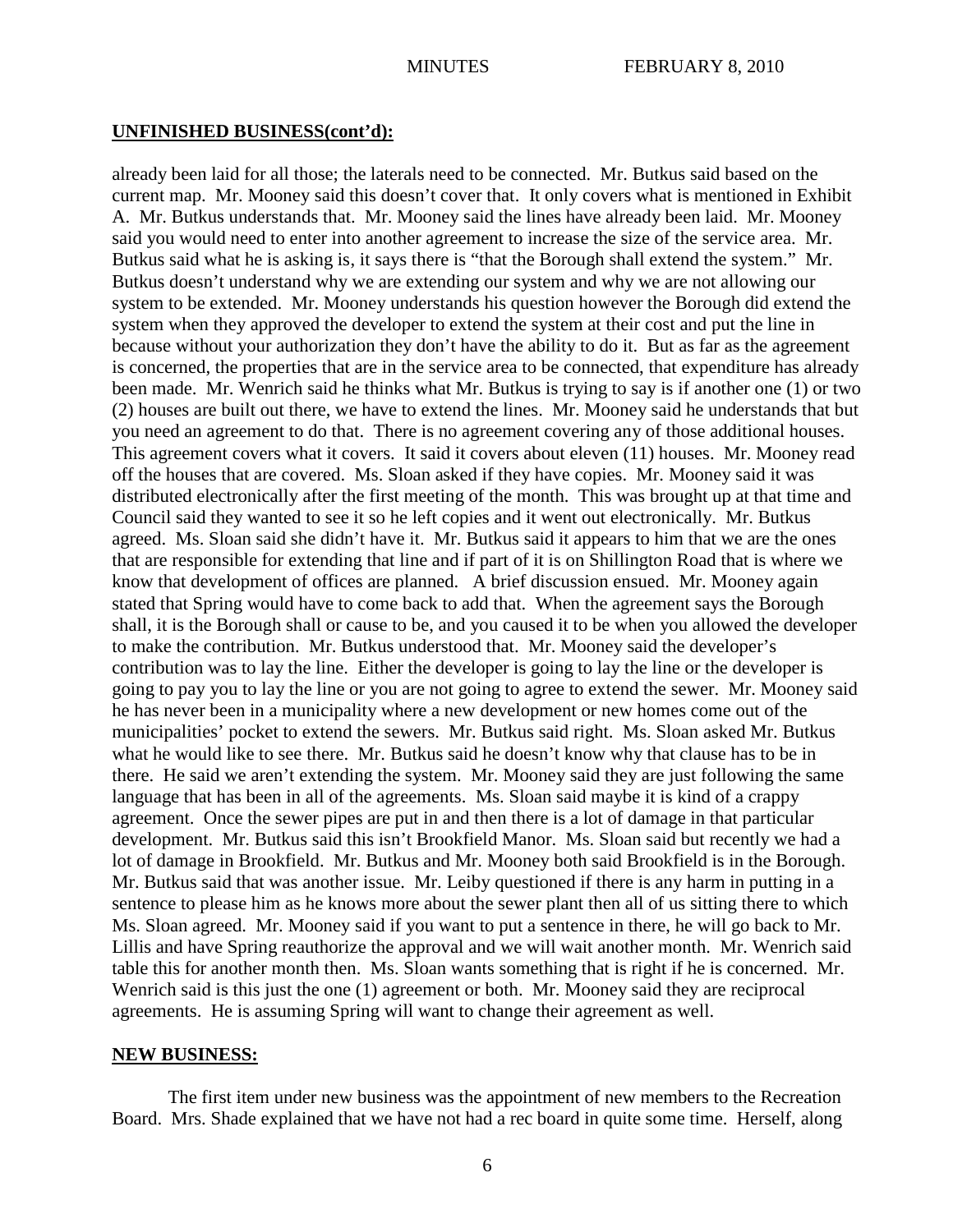with Ms. White, and Mrs. Bohn has been the rec board. At the end of 2009, Mrs. Shade received a phone call from some residents of Brookfield Manor who would like to re-energize the rec board. Mrs. Shade had met with them about a week prior and explained what their duties would be along with what we have done in the past. They are willing to start it up. Their names are Lisa Gantner, Tracy Peterson, Jackie Smith, and Susan Biscanti . She was hoping Council would make a motion to appoint these ladies to our rec board in the hopes of resurrecting it. Mr. Oswald made the motion to appoint the above mentioned women to the rec board; seconded by Mr. Pachuilo. AYES – 7,  $NAY - 0$ ; motion carried. Mrs. Shade stated she received a phone call from one (1) of the new trustees of the social quarters and they are interested in having an Easter Egg Hunt on March  $27<sup>th</sup>$ . That is the same day that we usually run. This year we are hopefully going to be going 50/50 with them on the hunt. The egg hunt will be at the fire company grounds. Mr. Wenrich stated if anyone is interested in donating to the event it would be gratefully appreciated.

No parking signs at the Sinking Spring Social Quarters were the next item on the agenda. There was a letter sent to Council via e-mail of a letter Mrs. Shade received regarding the signs. The signs would be on Ruth Street near the social quarters. This would be done via Ordinance. Mr. Oswald stated if he understood correctly parking was already limited. The request is for Ruth and Ralph Streets going east toward the adjacent alley even though parking is limited to the west side of Ruth they would like to see no parking in that block at all. The reason for the request is that the fire apparatus would be easier to maneuver a right hand turn down Ruth. Mr. Oswald said he remembered getting an e-mail saying this is a social request, and Mr. Wenrich agreed. The fire company never requested this. The fire service never brought it up. Mr. Butkus made the suggestion if the fire suppression side feels it is necessary let them bring it up to Council. Mr. Pachuilo said he will bring it up at the Trustee Meeting the next week. They might need to study this at each firehouse. This item was tabled.

The next item was raises for the Library staff. Mrs. Shade stated their hours have been cut and it was asked if they are bound to the one (1%) percent raises or could they get more of a raise since the hours were cut. Mrs. Shade stated they now close at 1:00 p.m. on a Friday as compared to 3:00 p.m. Ms. Sloan feels they should fall under the 1% raises just like the other non uniformed employees. Mr. Leiby thought they could divide their money up any way they would like to. He said we give them a flat amount; it is out of our hands. Their allocation was dropped to \$33,000 from \$35,000 however they were always thought upon as Borough employees. They get pension, sick time, along with some other benefits. Mr. Leiby said so in the past we have decided what their rates were to which Mrs. Shade said yes. Mr. Butkus said it was the State that cut their hours. Mr. Pachuilo feels it should be one (1%) percent. Council as a whole agreed they should get the one (1%) percent increase. Mr. Butkus made a motion that the Library staff receive the same one (1%) percent raise as the rest of the non uniformed employees do; seconded by Mr. Pachuilo. AYES – 7, NAYS – 0; motion carried.

Council needed to appoint a new Solicitor to the Zoning Hearing Board as Mr. Gene Venzke, has retired. The name of the new Solicitor is Mr. Andrew George. A discussion ensued and it was decided to appoint the firm and that would alleviate from having to come back if this gentleman retires as well, Mr. Mooney stated. Mr. Pachuilo made a motion to appoint Mogel, Speidel, Bobb, and Kershner as the new Solicitors for the Zoning Hearing Board; seconded by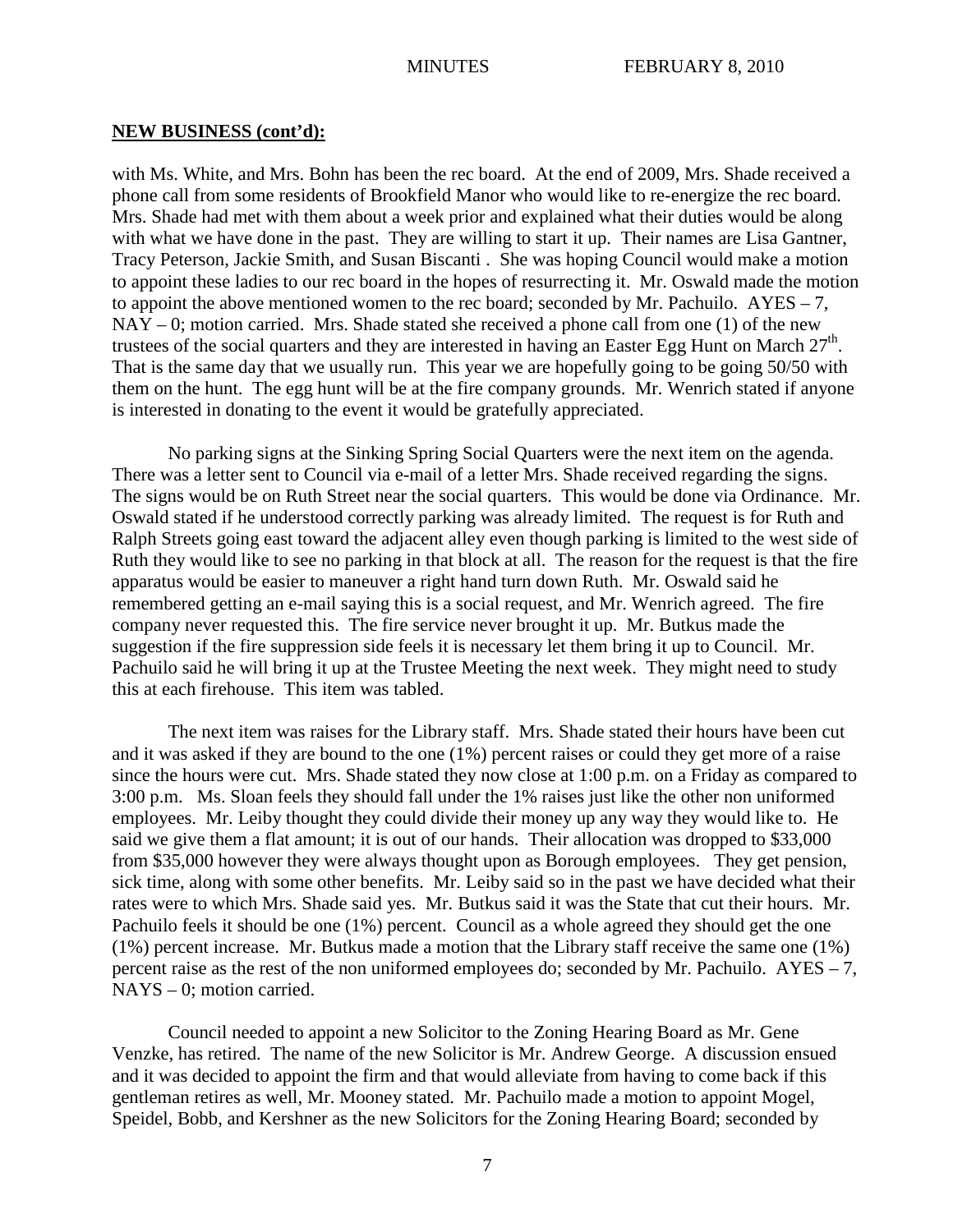Mr. Butkus.  $AYES - 7$ ,  $NAYS - 0$ ; motion carried.

The next item was the appointment to a fill a vacant Planning Commission seat. Mr. Pachuilo stated he officially stepped down from the Planning Commission as his schedule will not permit it. That led them to an open seat. At the last meeting it was discussed for a replacement for the seat. The Commission had a few names that expressed interest in filling a seat if one (1) ever became vacant. The names are Mr. John Stine and the other is Mr. Bruce Light. The Commission recommends either of these gentlemen to fill the vacancy. Mr. Pachuilo said he was in contact with Mr. Stine originally and since he was first, he would like to recommend Mr. John Stine to the planning commission. Mr. Pachuilo made the motion to appoint Mr. John Stine to the open Planning Commission seat; seconded by Mr. Oswald. Mr. Butkus questioned if we have gotten away from the practice of advertising for open seats on various boards. Mrs. Shade stated we have advertised in the past costing quite a bit of money and no one responds. She went on to say she does have letters from both Mr. Stine and Mr. Light requesting if seats become available that their name be put for consideration. Mr. Pachuilo said for a number of years we were running with only five (5) members of a seven (7) member board because no one would fill those positions. Mrs. Shade again stated that these seats were heavily advertised and not one person responded. Mrs. Shade stated we probably spent more on advertising open seats on the Planning Commission than any other board. Mrs. Sloan stated aren't we requested to advertise to which the answer was no. Mr. Butkus said so we should just tell people to send their letters in and we will keep it on file. Mr. Wenrich said or we could re-advertise for this seat and table it until next meeting. Ms. Sloan feels that would be a good idea. Mrs. Shade reminded Council that our budgets are limited and advertising is costly. Mr. Oswald agreed and stated a lot of our advertising costs are going toward the advertising of the budget itself. Mr. Pachuilo feels both candidates are qualified and Mr. Stine has served before. They both are public servants to the Borough. Mr. Pachuilo said we got a lot of the names through word of mouth not really advertising. The Planning Commission made the recommendation to Council. Mrs. Shade stated we had AYES – 4, NAYS – 2 (Mr. Butkus, and Ms. Sloan), ABSTAIN – 1 (Mrs. Stine); Mr. Leiby said he didn't vote. Mr. Mooney said he has a duty to vote one way or another. Mr. Wenrich said we will do a roll call vote. AYES – 3, NAYS – 3 (Mr. Butkus, Mr. Leiby, and Ms. Sloan), ABSTAIN – 1 (Mrs. Stine). Mayor Butkus voted for Mr. Stine so the motion carried. The meeting is the fourth Tuesday at 7:00 p.m.

The next item was appointing part time employees to the road crew. Mr. Hart said we had \$1,000.00 budgeted for part time help. We had not used this for the last two (2) years. He did have one (1) reserve person available that we could use at any given moment however he has since taken a job someplace else so he is no longer available. Mr. Hart has two names that are interested in doing part time driving if needed. He has not had a chance to speak to them but he was looking for the "okay" to move ahead with it. Mr. Oswald questioned if they would be ready for this Wednesday's storm. Mr. Hart also informed Council they were plowing for nineteen (19) hours straight. Mr. Wenrich said they did a wonderful job. Mr. Butkus questioned if we could authorize a preapproved list and check the guys out before the storm. He can go with the part timers as he deems necessary. Mr. Oswald made a motion to leave it to Mr. Hart's discretion on hiring part timers as fast as possible; seconded by Mr. Butkus. AYES – 7, NAYS – 0; motion carried. Mr. Butkus questioned if we have a rate to pay them to which Mr. Hart said \$10.00 an hour.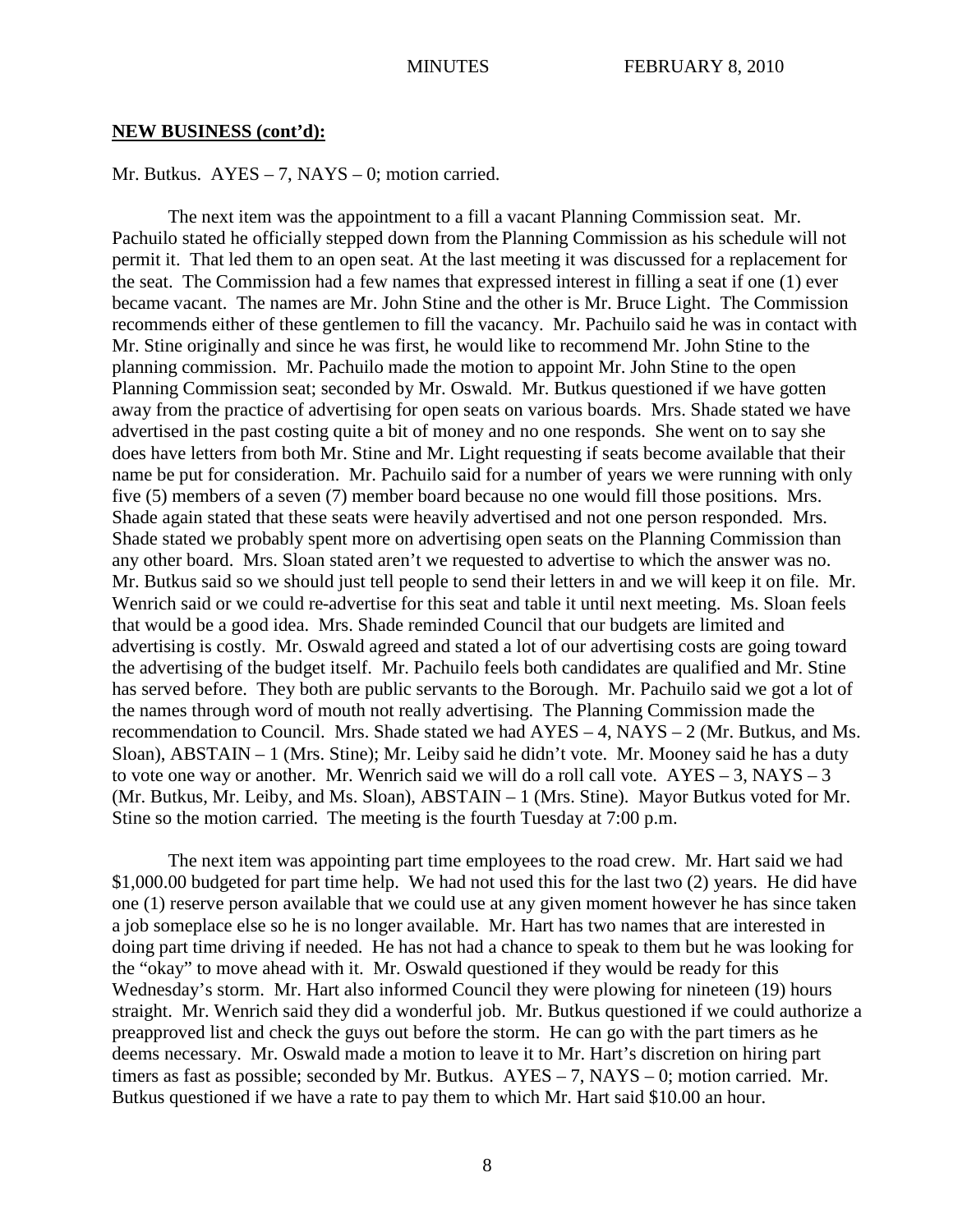Mr. Mooney was asking for authorization to draft an amendment to the Police Pension Plan Ordinance. The State passed the Police Death Benefits Act which will alleviate the Borough from paying benefits for police officers in the event of their death. It actually ups the police benefits to \$100,000.00 one (1) time cash endowment plus their salary to their dependents with adjustments. The State pays those monies in the event that a police officer is killed in action or in the course of his duties. We must pass an amendment to our Ordinance for them to pay the monies in the event that this happens. Mr. Butkus made a motion to authorize Mr. Mooney to draw up the appropriate amendment to the Police Pension Ordinance; seconded by Ms. Sloan. AYES – 7, NAYS – 0; motion carried.

The other item has to do with Lebanon Farms. They are looking for authorization to have discussions with them regarding an amendment to our trash disposal contract because we had a ten (10%) percent grace allowance but we are going to go over that. They didn't charge us for any new accounts within a ten (10%) range and it was in our contract. With Brookfield Manor's addition we are going to go over that amount. We need a change order. Mr. Butkus thought we did include Brookfield Manor in our count. Mr. Mooney said the number that was in our contract was 1,200 homes and we are going to be over 1,400 homes at this point. So, your 1,200 plus 120 would take us to 1, 320. We are over that. Mr. Butkus agreed. Mr. Butkus questioned if we had that many gains in Brookfield. Mrs. Shade stated there are 91. Mrs. Shade stated she believes the problem is that some of the homes are multi unit dwellings. This leans itself to having the home inspections as we would then know this. She said some single homes have turned into multifamily homes without our knowledge. Mr. Leiby questioned if we could challenge the ten (10%) percent. Mr. Leiby stated there isn't ten (10%) percent. A brief discussion ensued. Mr. Wenrich said we will table this till some real numbers can be discussed. Mr. Mooney asked if they should have discussions with Lebanon Farms to which the answer was yes. Ms. White said they are counting each apartment as a unit. Mrs. Shade said that is what she was saying about the multifamily dwellings. Ms. White said there are like 73 rentals properties that are 183 units. Mr. Mooney said each unit is a household. Mr. Leiby said well all the new development is not apartments. Mr. Mooney said we under estimated before. Mr. Wenrich said they are talking about the homes in old Sinking Spring that have been converted to apartments. Mr. Wenrich said they are counted as one (1) but now there could be four (4) units in there. The trash man is picking up for four (4) units now instead of the one (1) unit. Mr. Leiby questioned if this happened since Mr. Hart was Codes. Mr. Mooney said what Ms. White is saying is that we underestimated in the beginning how many residences we had. Mr. Leiby understood that then. Mr. Wenrich said we are going to have to establish a more accurate number and then there will need to be open dialogue with Lebanon Farms. Ms. Sloan questioned if Mrs. Shade was taking care of the late charges. Mrs. Shade said we have deducted some of the late charges; some have not been placed on them as of yet. Mrs. Shade said we aren't going to be able to get away from them on the utilities however some of the businesses we will try. Ms. Sloan questioned if we don't have a budget passed and we are still are within the State parameters why are these businesses whacking us with late charges? Mr. Mooney said the Borough is way outside the State parameters. In addition, Council was told if a budget was not passed in December there would be consequences and this is one of them. Ms. Sloan questioned if in December instead of adjourning that meeting could that meeting have been placed in recess. Mr. Mooney said that meeting had to be adjourned. He went on to tell Ms. Sloan she was not at the December meeting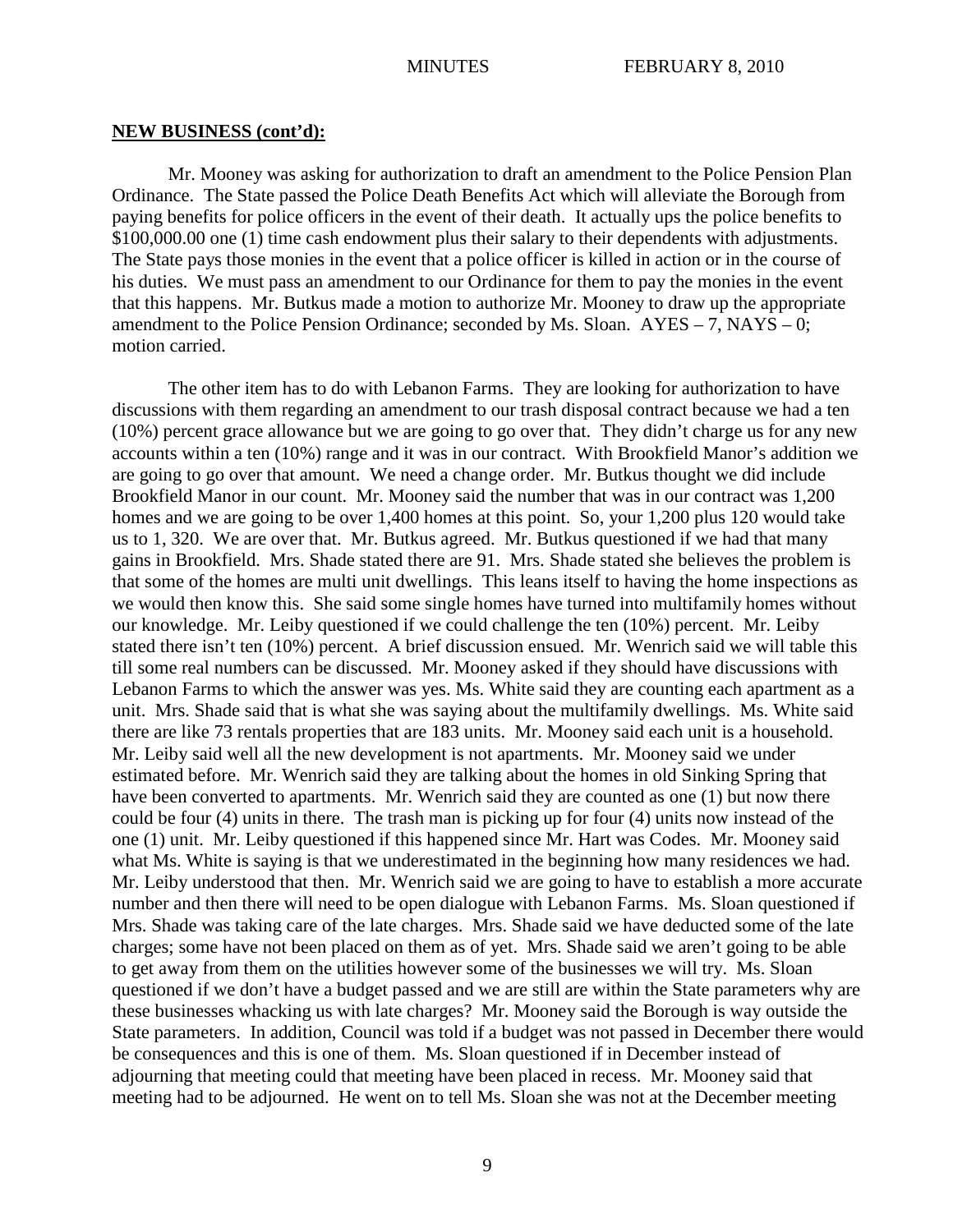but this is what happened. Mr. Schmidt after trying to pass the budget left. They contacted a Councilperson who was hospitalized to make the quorum. He made the motion to pass the budget. No one seated in the room would second his motion to pass the budget. When no one seconded the motion the phone was hung up. That meant there was no quorum. The meeting was adjourned for a lack of a quorum. Ms. Sloan said the meeting had to be adjourned if there was not a quorum. Mr. Wenrich stated we tried to pass a budget twice. Mr. Bruce Light stood up and stated he needed to defend Mr. Larry Schmidt. Mr. Light stated at the beginning of that meeting in December you were asked to call me at the hospital for his vote. Mr. Wenrich said that was correct. At that time two members of Council told you it wasn't necessary for you to call me. When this came down and a second was needed for the motion no one would do it. He got fed up and walked out. The fact was that after he walked out Mr. Butkus made a statement "I was going to second it, but he walked out." Mr. Light's question is if he was going to second it and you called Mr. Light for the vote and Mr. Light made the motion why didn't he second it then while he was on the phone. Why are they using Mr. Schmidt as the scapegoat because he walked out of the meeting when Mr. Butkus could have seconded the motion not once but twice? There is proof that they were never going to second that motion. He wanted the public and the newspaper to know that they did call him and he did make the motion and Mr. (George) Butkus didn't second the motion when he said he would have for Mr. Larry Schmidt. In defense of Larry this is wrong. He thanked Council. Mr. Wenrich said to see what we could find; he appointed Mrs. Shade the contact person and to bring the information back to Council for the next meeting.

Mr. Wenrich stated he and the Mayor sat down earlier in that day and has requested that we put on one (1) extra police officer in snow emergencies. Chief Oxenreider stated that between himself and Officer Schweyer they ticketed over forty five (45) vehicles. It ties up the Officer on duty. Mr. Leiby said the Mayor is in charge of the police why does he need to come to Council. He can decide how many police officers he needs. He is over the police department. Mr. Wenrich said that is true. Mr. Leiby went on to say he never remembers Mayor Noecker coming before Council and asking for stuff. Mr. Wenrich is just relaying to Council the discussion that happened. He asked Mr. Wenrich. Mr. Wenrich said he would not expect the Mayor to dive into Council's business without asking first. Mr. Leiby thinks he has the right to do it without even telling us. Mayor Butkus said he tried to do it as a courtesy. Ms. Sloan questioned what are we doing with the garbage? She questioned are we putting that out later or what? Mr. Wenrich said Wednesday is our pick up day the only way that will change is if they (Lebanon Farms) don't work. If they don't work, they will call us and tell us that. Mr. Wenrich isn't going around to each homeowner and telling them not to put their trash out. They want to stick to their schedule. They will get back to us. Mrs. Shade said they will do their holiday schedule if they don't pick it up. A brief discussion ensued. Mrs. Shade said she gave Mr. Hart his cell phone number to call. The owners of the company will be going to their business around 3:00 a.m. Wednesday, and that is when they will make the call if the trucks will go out or not. Mr. Wenrich stated the trash situation is up in the air. Chief Oxenreider questioned if we could use the Code Red. Mrs. Shade said she will check with Mr. Tom Bausher if we could use this method of getting the word out. She thought this was a great idea. Someone will have to make the decision if this would be considered an emergency. Ms. Sloan stated it is all over the news that we are going to be hit with another terrorist attack, she was wondering in regards to the NIMS training if Mr. Bausher would recommend any further NIMS courses. Mrs. Shade said he will be coming to the March meeting to inform Council exactly what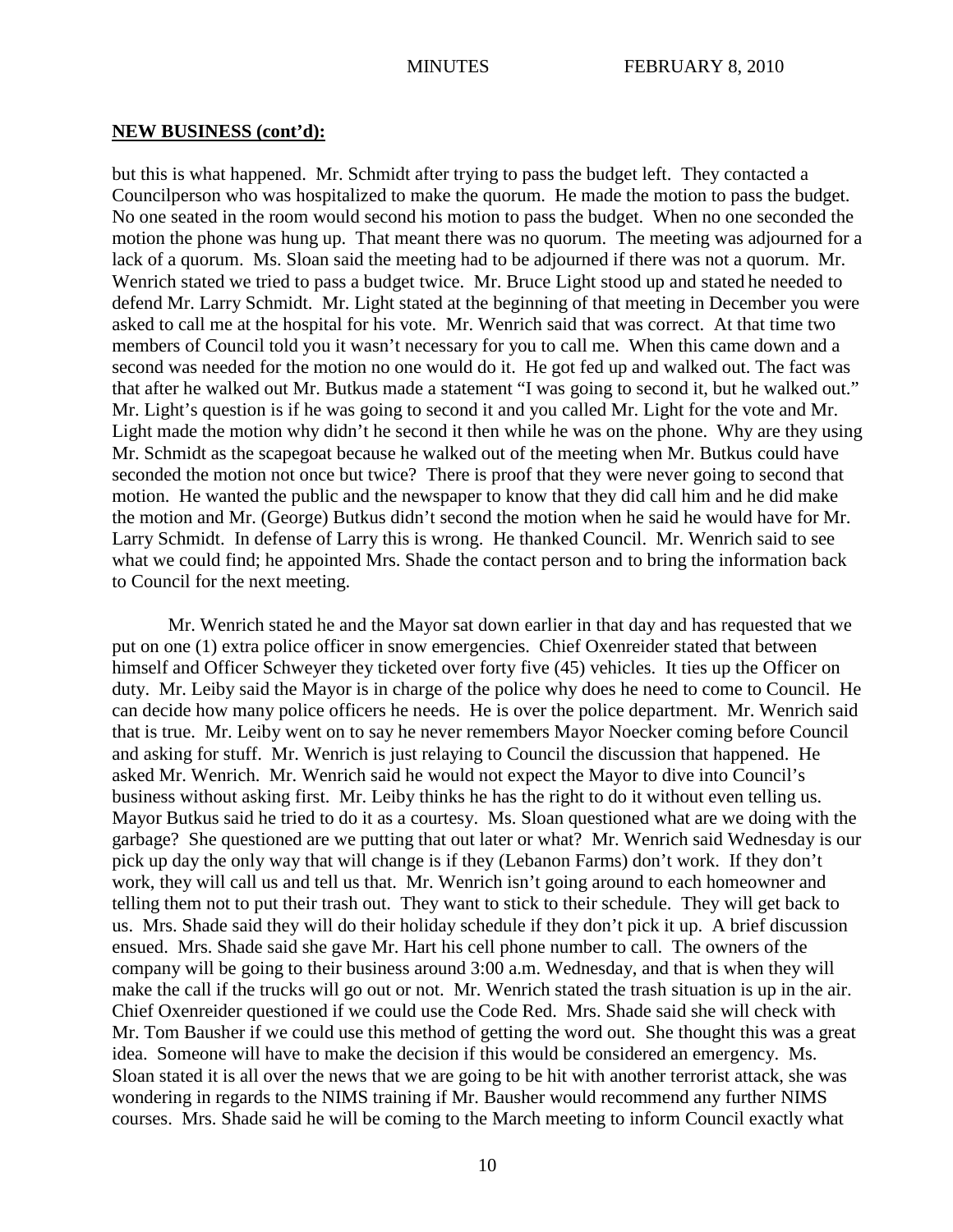training they should have. He was to come that evening but with the passing of the budgets that took priority. Mrs. Shade reminded Council they need to submit the paperwork to her and have their pictures taken for the County Identification Program. There are various locations around the County where you can get your photos taken at. Ms. Sloan heard that other municipalities are doing additional training.

## **BOROUGH ENGINEER – PETER EISENBROWN:**

Mr. Eisenbrown had three (3) items from the Planning Commission that needed to be discussed. The first are two (2) plans that are still active. The first is the Terrace at Sinking Spring and the Hofmann Tract. Both are time extensions. The Planning Commission has recommended the time extensions. The first is the Terrace plans. It was a ninety (90) day extensions which would take them to May 22, 2010. Mr. Butkus made a motion to accept the time extension for ninety (90) days which takes us to May 22, 2010 for the Terrace at Sinking Spring plan; seconded by Mr. Oswald. AYES – 7, NAYS – 0; motion carried.

The second project was the Hofmann track. That also was a ninety (90) day time extension. This would take us to May 23, 2010. Mr. Butkus made a motion to accept the ninety (90) day time extension for the Hofmann Track plan which takes us to May 23, 2010; seconded by Mr. Pachuilo. AYES – 7, NAYS – 0; motion carried.

The third item has to do with the Zoning and Saldo Ordinances. The Planning Commission has been working with the Revitalization Committee as well as the Public Works Department. It is a work in process. Planning Commission has seen it and they made the recommendation to send this to Borough Council at this time for their review. There is nothing to take action on. He will leave a copy with Mr. Hart. If someone wants a hard copy just let them know. It is a very large document.

## **PUBLIC WORKS DIRECTOR – MICHAEL HART:**

Mr. Hart was looking for some guidance on which way to go with the curbing issue on Columbia Avenue. A resident came in and complained that some did not repair or replace their curbing so he was told to get some prices and he had them there that evening. The highest price was from Michael Wohl - \$10,000.00, Bertolet - \$9,660.00, Berkshire Concrete Systems - \$9,264.00 and Dan Izzi - \$8, 820.00. This would be to do the remaining 138 feet. Mr. Butkus questioned if we would be leaning the properties to which the answer was yes. This will probably be coming out of the highway General Fund budget. At some later date we will get it back. Mr. Butkus made a motion to have Mr. Hart secure the lowest bid pending the okay from our Solicitor and then we lean the associated properties; seconded Mr. Leiby. Mr. Leiby questioned if we could go to the District Justice and try to get paid first. Mr. Leiby stated Mr. Hart doesn't hesitate taking him in front of the District Justice, Ann Young. Mr. Leiby asked if he had taken them to the District Justice. Mr. Hart said not for this issue. Mr. Leiby said Mr. Butkus is worried that we won't see the money till the people die. Mr. Leiby said the one guy got so upset he sold his house and is moving out of town. Mr. Pachuilo said once the house sells you get your money also. Mr. Butkus said his property wasn't one (1) of the ones that has the problem. Mr. Hart stated he did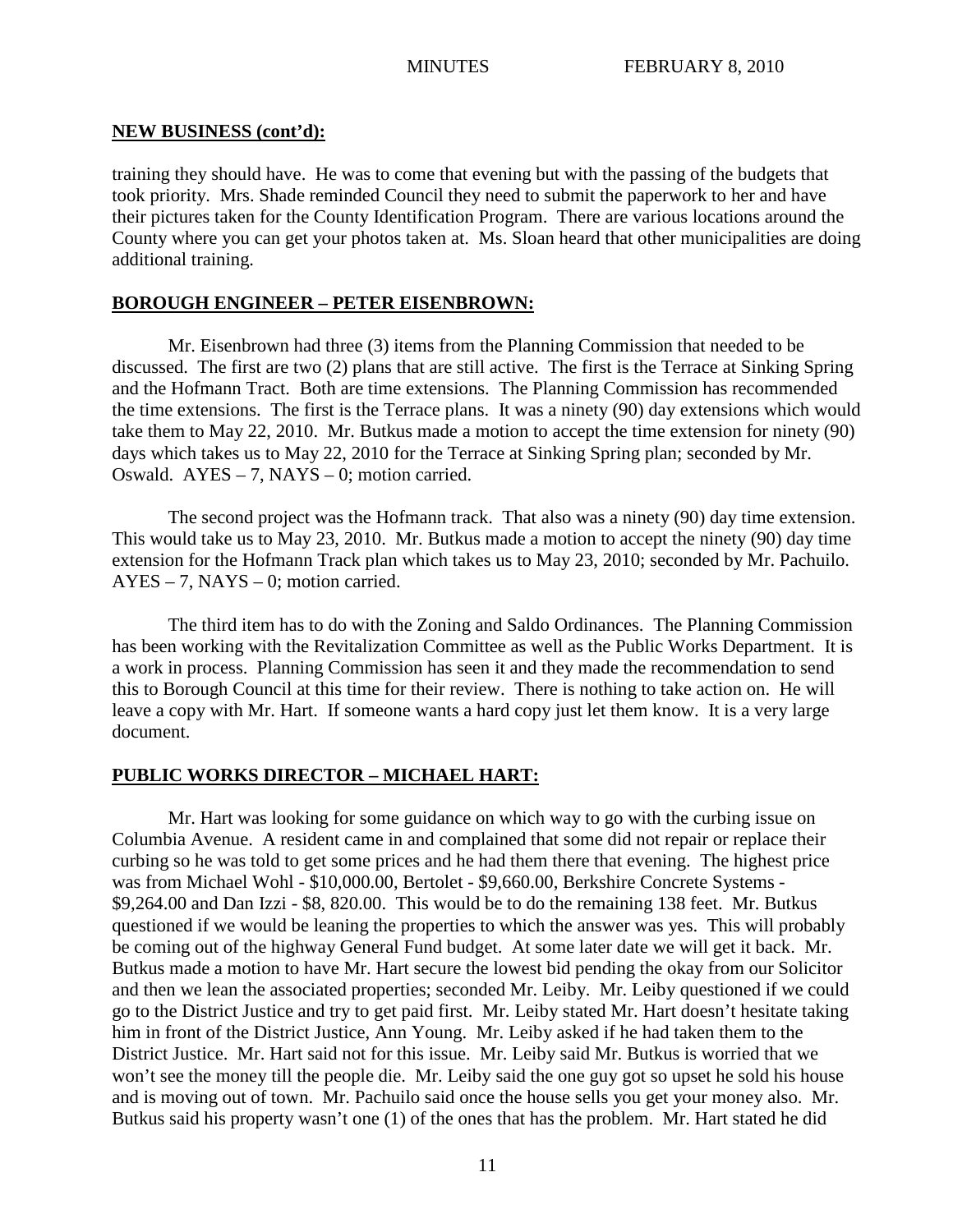# **PUBLIC WORKS DIRECTOR – MICHAEL HART (cont'd):**

send out notices and then it was brought to Council. Council decided to do this route. Mr. Wenrich said this way it's done. Mr. Mooney said this is a civil suit. You can't sue it for work that you intend to do. You must do the work first. Mr. Leiby said he understood. Mr. Wenrich said let's get the work done then we can decide the next step. It is about eleven (11) properties.  $AYES - 7$ , NAYS – 0; motion carried.

Mr. Wenrich said he knows we have a problem on a few properties for not removing their snow. He is sure they have been cited. He knows everyone is busy but our pedestrian traffic needs a way to get through and not walking in the streets. The Mayor approached him about having the guys on the road crew do it and then bill the owners of the properties involved. Mr. Butkus said isn't what we did when people don't mow their grass? Mr. Wenrich asked Council for their feelings. Ms. Sloan feels it is a good idea and could he get it done before the next foot of snow is due to fall. Mr. Hart said he can try but he can't guarantee it. The next day he has streets posted where they will be hauling snow off certain streets. Chief Oxenreider said it is so packed down it is ice now. Mr. Hart said right now we are maintaining the Nitka property on Queen Street also. There are a few properties that don't do any cleaning up after the snow. Council wanted the Ordinance enforced.

## **ARRO CONSULTING – BRADLEY SMITH:**

Mr. Smith stated the plant upgrade and expansion is ongoing. There were two (2) payment requests. Application number six (6) for Wickersham Construction for this period is \$267,142.00. The application for payment submitted was for work up to January 22, 2010. The other application for payment was for Hirneisen Electric. This is payment number two (2). It is for \$33, 426.63. The application reflects work to January 22, 2010. They recommend the Borough authorize both payments. Mr. Oswald made a motion to authorize both payments; seconded by Mr. Butkus. AYES – 7, NAYS – 0; motion carried.

DEP did visit the plant. An article was attached to their report.

In regards to Brookfield Manor Phase I & II, as built drawings have been approved. There are no other related issues.

The next item was in regards to Terrace at Sinking Spring. They would like to have Council give them guidance as to whether they would like to take dedication of the sanitary sewer. This can be discussed by the committee first. Ms. Sloan questioned if there was some reason we shouldn't take dedication. Mr. Smith said previously when it was laid out most of the sewer was going through open space and private roads. It has since been redesigned and there is two (2) section of private road and then one (1) section in the public right of way. The recommendation is if it was going to be on private road and open space you wouldn't want it however now that they are going down a public street, they now feel we should take ownership of it. Ms. Sloan said is there any downside to taking dedication to which Mr. Butkus said you must maintain it. Mr. Butkus questioned how many linear feet we were talking about. Mr. Smith could not recall off the top of his head. Mr. Smith said it is currently connected into Spring's line as it looks now. They would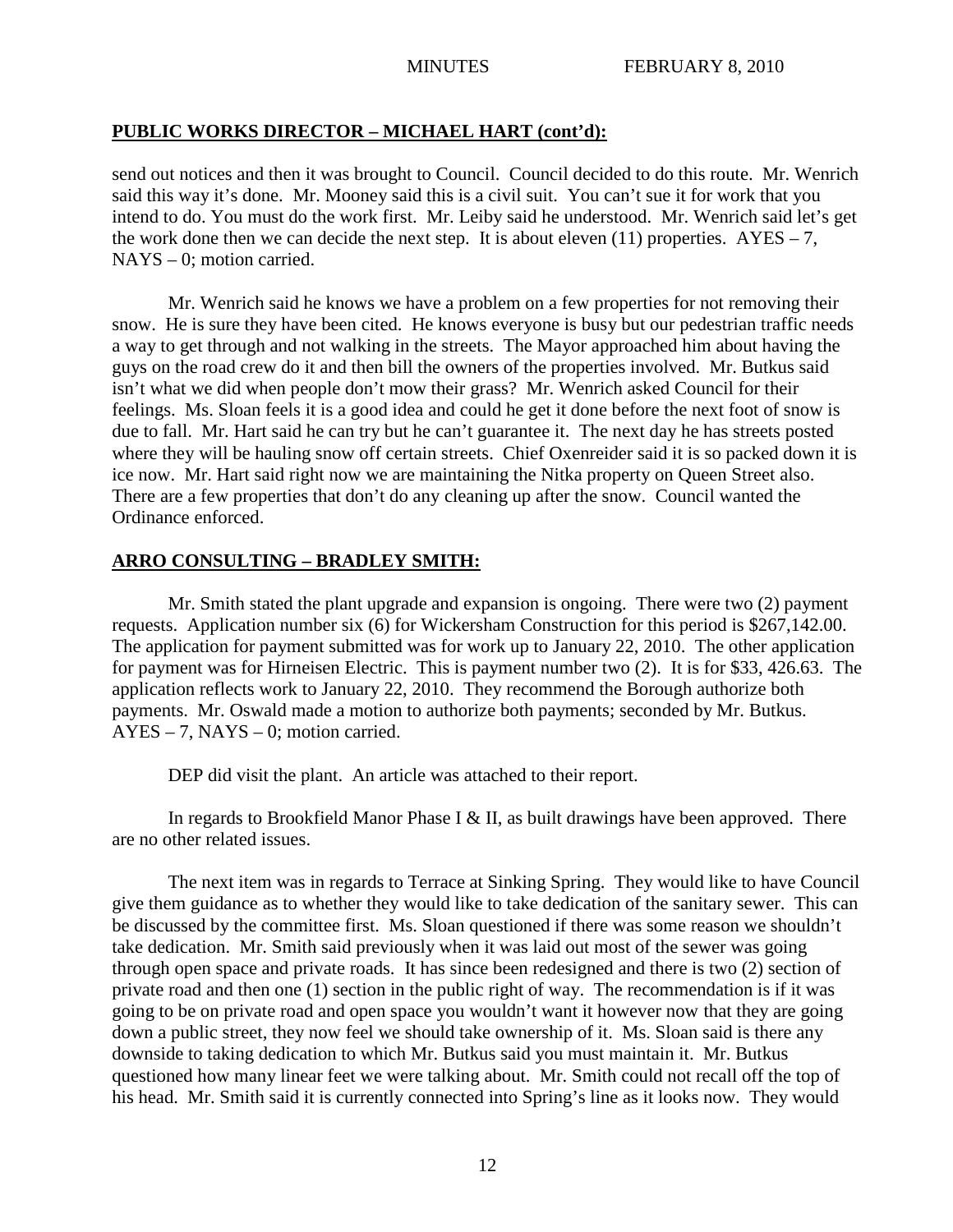## **ARRO CONSULTING – BRADLEY SMITH(cont'd):**

like to talk with them about and alternate connection point to our interceptor so they don't have to cross Spring Township's interceptor. A brief discussion ensued. This item was tabled until more information is available. Mr. Butkus thought tying into the Spring line was brought to their attention before. Ms. Sloan would like to know the linear feet. Mr. Leiby feels it should come into our line. He doesn't want to get tied up in another agreement with Spring Township.

## **POLICE CHIEF – JAMES OXENREIDER:**

The Chief said we responded to 159 calls in January, 31 traffic citations, 2 parking tickets, and 10 warning notices.

## **PUBLIC COMMENT:**

Mr. Harting wanted to know what the per capita was. He said you pay \$10.00 to the school district and \$5.00 to the Borough. He wanted to know why the per capita didn't go onto the budget. Mrs. Shade said it is in the budget. Mr. Harting said why are you only charging \$5.00? He said you said you have multiple people going into the units tonight that would be a source of more income. Mr. Oswald said it is a fixed amount. Mrs. Shade said that was the maximum you can collect as a Borough. Mrs. Shade said that is the reason we send out the census forms. We are trying to keep track of all the people in the Borough so we can charge them the \$5.00. Mr. Butkus said that was true because we also wandered if it was cost efficient to keep it. Mr. Butkus said if we are having trouble of getting an actual count on how many residences are in the Borough would it behoove the Borough to hire someone over the summer to do a count. Mrs. Shade said the federal census will be beginning this year. Mr. Butkus said they can only share certain information with us. Mrs. Shade said you will get a count of how many people there are. Mr. Butkus said yes, but not residences. Mrs. Shade went on to say that is why the past Council was looking into doing inspections on homes and apartments in the Borough. She continued it will require more people but that might be money better spent to which Mr. Hart agreed. A brief discussion ensued as to how would you know if people are illegally changing their single family home into a multi unit dwelling? Mrs. Shade said we get many complaints about landlords and how bad some of them are. Mr. Hart feels the landlord ordinance would be great but it will require someone to do it. One simple way to see if a single unit is a multi unit would be electric meters. Most landlords don't want to pay for the electric so they will put in another meter so they don't have to pay the electric. That would be one (1) quick way to ID a multi unit property. Mr. Butkus questioned if we could request the meters that are on each building from the electric company. Mr. Wenrich stated he would like Mrs. Shade to contact the electric company and try and get that information. Mr. Harting addressed Council from his seat but it was inaudible. Mr. Hart explained to Mr. Harting that if you have multi meters at one location that is telling him it is a multiple family dwelling. Mr. Wenrich said this is more of a guide. Mr. Leiby feels we could get a count from the cable company if the electric meter thing doesn't work. Mr. Leiby said we get a franchise fee from them. Mr. Butkus said yeah, but people now have satellites and everything. Mr. Brian Fry said the County Tax records will have the owner's name and address on it and if they don't match. Mrs. Shade said our multi unit buildings; we bill the landlords so we do have that type of information. Mrs. Shade stated if Mr. Leiby is the owner of a property, we have it listed under Mr. Leiby, we send out a census form and it comes back where others are living there, that is where we are coming up short.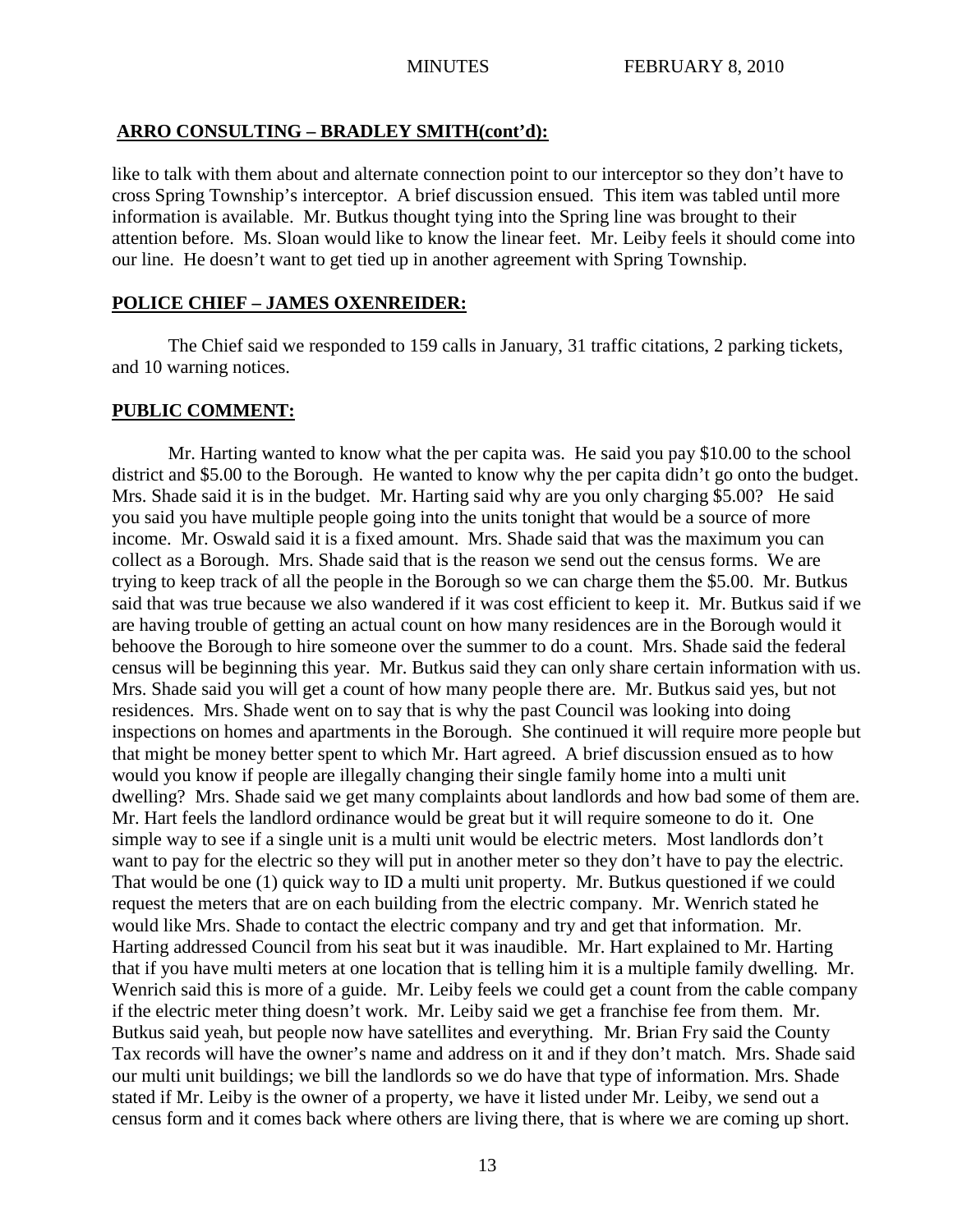## **PUBLIC COMMENT (cont'd):**

Mr. Fry feels we should be able to identify most of the rental properties by comparing the owner's tax billing address by the address that is on the property. Mr. Wenrich said that is correct, but like Mrs. Shade was stating we aren't aware if it is a one (1) unit or a two (2) or more unit. That isn't on the bill. We are trying to catch the ones that are falling through the tracks. Mr. Butkus said what about Berks Earned Income Tax. We can't find out how much money we are collecting but someone told him we could get the addresses. Mr. Gary Cirulli said you can't do anything without a subpoena.

Mr. Cirulli questioned what the status was on the \$20,000 owed to us from South Heidelberg Township. Mr. Cirulli said if he remembered correctly last year's Council made a motion to go after them civilly. Why wasn't this done? Mr. Cirulli said if that was his bill and it wasn't paid we would be turning his water off. He went on to say the Borough is in debt and yet how many months is that bill outstanding. Mr. Butkus asked Mr. Mooney where this was at. Mr. Mooney said this is the first he was hearing of this. Mr. Wenrich said Mr. Fitzpatrick was aware of it. Mr. Butkus said Council had addressed it that the time. Mr. Mooney said do you want to sue them. Mrs. Stine questioned if anyone had heard anything from them as to when they were going to pay. Mr. Butkus said his impression was that Mr. Fitzpatrick had a discussion with them in December. Mr. Wenrich said if he wasn't mistaken funding was to be coming from them; Mrs. Shade said that was Lower Heidelberg. Mrs. Shade said that South has paid us \$36,000; they owe us an additional roughly \$28,000.00. She said that there were some new calculations being put together by Mr. Schlott. Mr. Butkus questioned if they received a bill for the \$28,000.00 amount to which Mrs. Shade said yes. Mr. Cirulli said that was not part of the agreement. Mr. Cirulli said he is against renting out the street sweeper to other municipalities. He said he is a tax payer; his tax dollars went to the purchasing of that street sweeper and he doesn't want to see any other municipality using it. If it breaks down, who is responsible for the bill? Mr. Cirulli said we are. He doesn't care what we are getting per hour it still won't cover the cost of repairs; just to make a few bucks is ridiculous. He wanted Council to use their common sense. This is ours; the taxpayers of Sinking Spring own that. Mr. Wenrich said that was never approved through Council. Mr. Circulli understands someone was talking about renting it out again he stated this was bought by the Borough and should stay in the Borough. Mr. Wenrich asked Mr. Mooney to contact the two Heidelbergs (and if Mr. Wenrich was not mistaken, he said we gave them an ultimatum to which Mr. Butkus said yes) and check with Mr. Fitzpatrick on this. He wanted the information for the next meeting. Mr. Butkus said Council had already authorized action on it already. Mrs. Shade believed Ms. Sloan had contact with someone at South Heidelberg Township and something was mentioned at the last meeting about this. Ms. Sloan said she had lunch with a gentleman from South but it had nothing to do with the sewer bill. He is the new President. She did give him the figure of \$28, 383.25; he said as soon as they had a bill in hand they would pay it. That is what he told her. She was not sure if they were confused by the bills or what. She said perhaps a new bill should be sent. Mrs. Shade didn't know how they came up with just sending us \$36,000.00. Ms. Sloan recommends that we resend them a bill for the \$28,383.25 and he said with bill in hand they will pay us over lunch. Mr. Francis Butkus said according to the agreement we have don't we have to do a reconciliation at the end of the year to which the answer was yes. He asked if that could possibly be the reason since there was no reconciliation. He also questioned who does that to which Mr. Mooney said the Engineer will. Mr. Mooney said what it sounds like to him is that they are trying to estimate their own reconciliation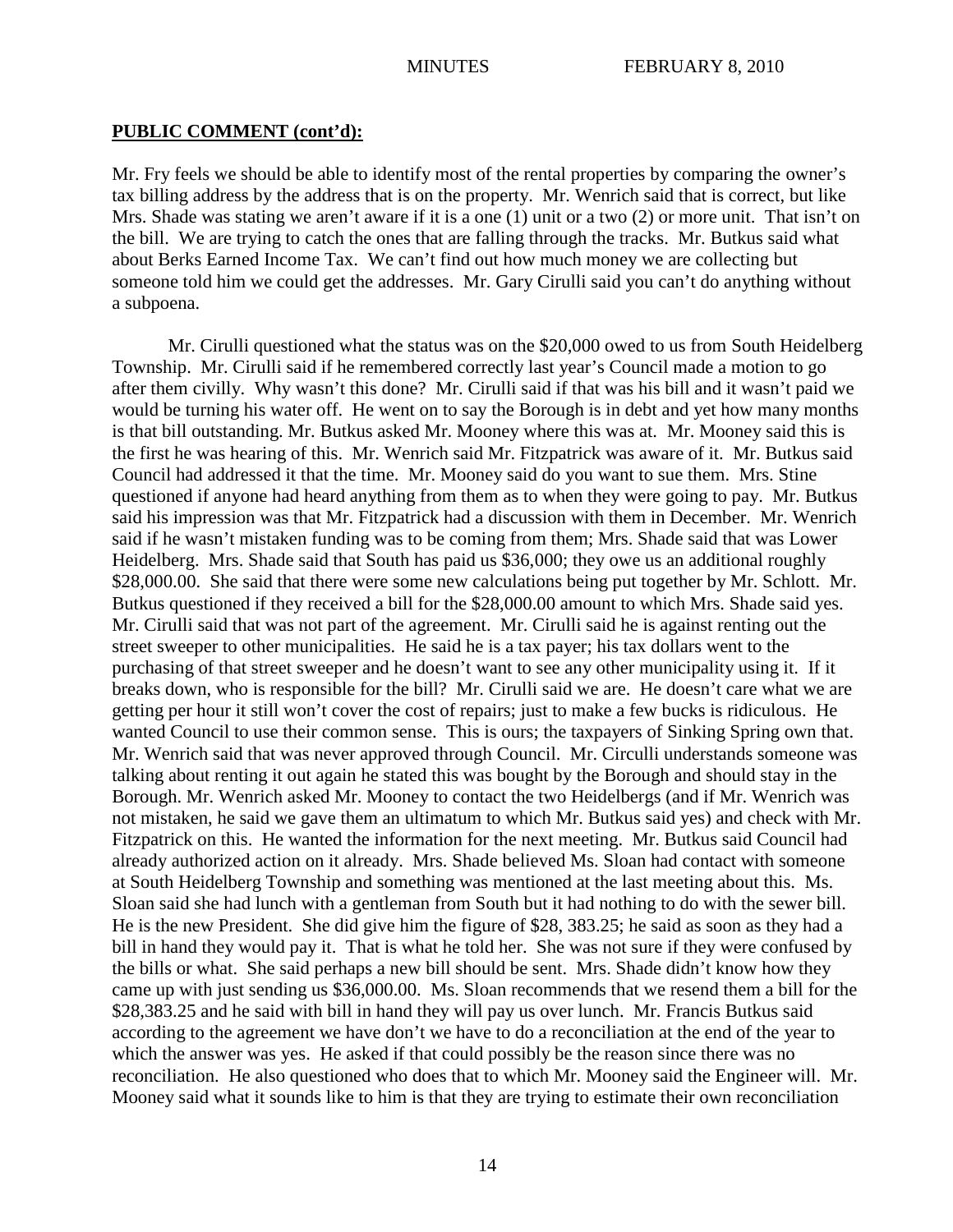## **PUBLIC COMMENT:**

through the course of the year and pay what they think they owe as opposed to what we tell them they owe. They would then get their refund when it would be due. Mr. Butkus questioned where is the agreement with Lower? He understood it was returned to Mr. Mooney's law firm with comments at some point. Mr. Mooney said all he could do was ask Mr. Fitzpatrick as he was handling the matter. If he would have gotten the question earlier he could have gotten an answer for tonight. Mr. Wenrich said we are in transition right now. Mr. Mooney said his understanding with Lower was that they switched software systems and they haven't billed their residents; he thought they billed them in December. They were trying to phase in a year of payments over the next three (3) months. Mrs. Shade said we were paid the first and second quarters of 2009 from Lower Heidelberg. That money came in the end of November beginning of December. That amount is the amount that was billed and no interest or penalties were paid. Mr. Mooney said they were going to attempt to bill their residents for the third and fourth quarters of 2009 before the first quarter of this year actually becomes due. They didn't bill any sewer last year because they thought their software was doing it but it wasn't. Mrs. Shade said they actually approached us about doing their billing for them. We met with them a few times and nothing ever occurred. She believed they showed interest to Mr. Fitzpatrick about this yet nothing ever happened. She believed an agreement was even put together but nothing ever happened. Mr. Wenrich said they were waiting for something and then they would pay. Ms. Sloan said in fairness to Mr. Mullaly (new President at South Heidelberg) he said they would pay it. Ms. Sloan said she will give him another courtesy call.

## **TREASURER REPORT:**

| General Account                     |              |              |
|-------------------------------------|--------------|--------------|
| Opening Balance – December 29, 2009 | \$187,867.27 |              |
| <b>PLGIT</b>                        |              | 9,095.91     |
| Invest                              | Recreation   | 49,527.23    |
|                                     | General      | 4,390.95     |
| Deposits as of February 4, 2010     |              | 80,296.32    |
| <b>Checks Written</b>               |              | 86,779.90    |
| Payroll                             |              | 98,446.14    |
| PennVest Auto Debits                |              | 5,152.94     |
| <b>Bank Fees</b>                    |              | <u>19.52</u> |
| Balance as of February 4, 2010      |              | \$140,779.18 |
|                                     |              |              |
| Sewer Account                       |              |              |
| Opening Balance – December 29, 2009 |              | \$281,461.20 |
| <b>PLGIT</b>                        |              | 61,270.71    |
| Invest                              |              | 421,531.97   |
| Deposits as of February 4, 2010     |              | 539, 575.64  |
| <b>Checks Written</b>               |              | 476,174.31   |
| Penn Vest Auto Debits               |              | 9,462.45     |
| <b>Bank Fees</b>                    |              | 136.89       |
| Balance as of February 4, 2010      |              | \$818,065.87 |